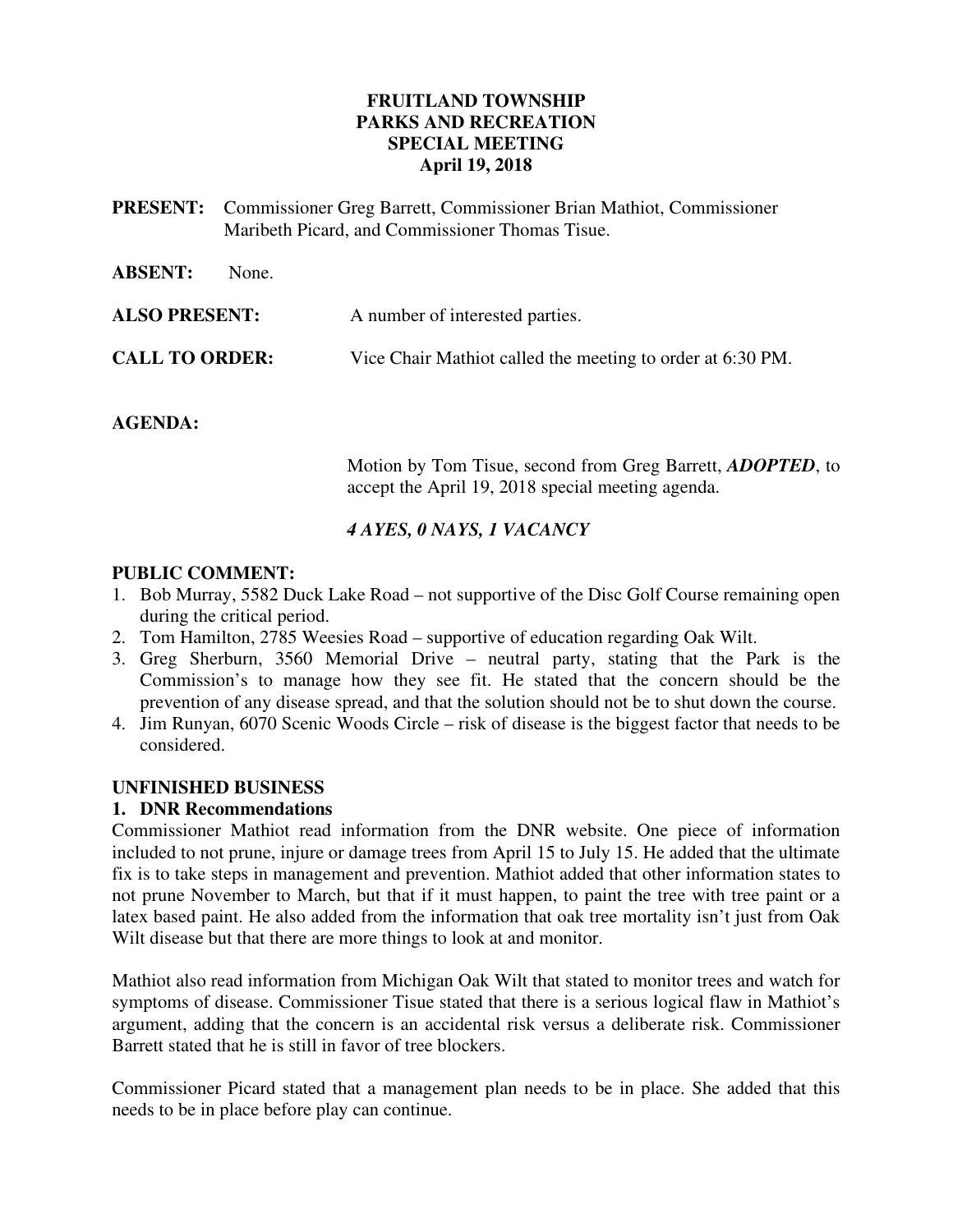#### **2. Temporary Disc Golf Course closure discussion**

Motion by Brian Mathiot, second from Greg Barrett *ADOPTED*, to propose a motion to temporary close the Disc Golf Course at Nestrom Park effective until the date of May  $11<sup>th</sup>$  which is the first Friday after the May meeting. During this closure, we will access management of the course per DNR guidelines for tree protection as well as preventative wound maintenance or treatment on the affected assuming they exist and identifying symptoms of trees as well as look into training opportunities from the DNR to make not only us but any other involved parties involved in this process. Create a unified task force to police tree injuries on a weekly or bi-weekly basis and access the need for their management. The task force will include residents, forest tree experts and commission members or member. The commission will determine the scope, schedule and expectations for said task force. It will be comprised of two Parks & Rec members, two Fruitland Township citizens and one expert yet to be named. The task force I even came up with the name Resource Oversight Committee or (ROC) and it will not only simply include Nestrom Park but it will include all of our Parks. Because again, I'm committed to and I would hope that everyone in this room is committed to Fruitland Township as a whole and the preservation of its resources not just one that is next to your property. There will be a review for the ROC seasonally unless agreed scope includes other responsibilities or areas.

Friendly amendment by Greg Barrett, second by Maribeth Picard, *FAILED*, to change the date from May 11 to May 7 to create the ROC.

## *2 AYES, 2 NAYS (MATHIOT, TISUE), 1 VACANCY*

Second friendly amendment by Brian Mathiot, second by Maribeth Picard, *ADOPTED*, to change the date from May 11 to June 4.

# *3 AYES, 1 NAY (BARRETT), 1 VACANCY*

Third friendly amendment by Tom Tisue, second by Greg Barrett, *ADOPTED*, to amend the ROC members to exclude Parks and Recreation Commission members for service on the task force and appoint two more citizens.

## *4 AYES, 0 NAYS, 1 VACANCY*